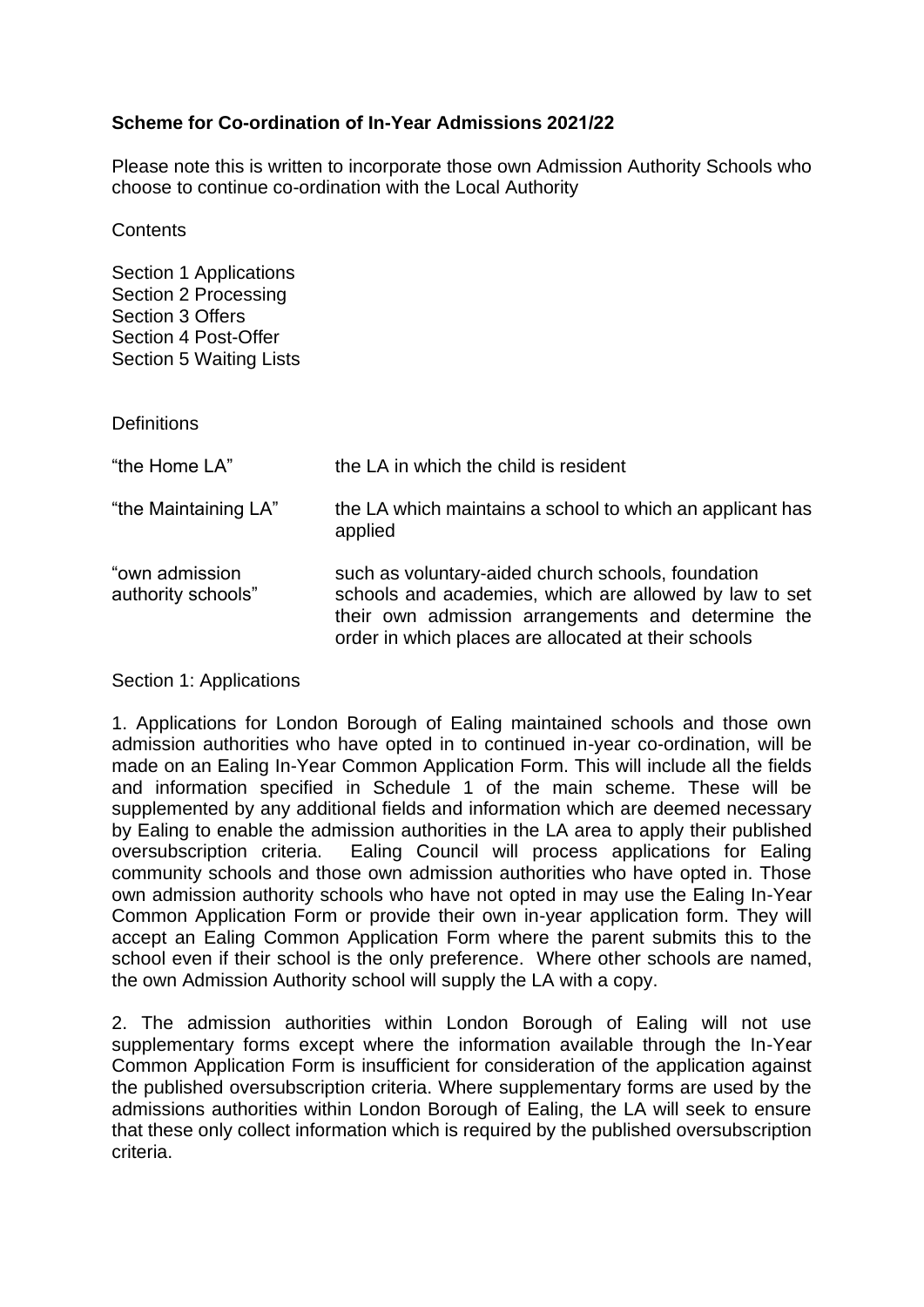3. Where supplementary forms are used, they will be available from the school concerned and available on Ealing Council's website. Any supplementary forms must advise parents that they must also complete the LA's In-Year Common Application Form, or in the case of those own admission authority schools who have not opted in, the school's own in-year application form or the LA's In-Year Common Application Form. Ealing Council's Admissions composite prospectuses (brochures) available on the website will indicate which of Ealing's schools require supplementary forms to be completed and where they can be obtained.

4. Where an admission authority in London Borough of Ealing receives a supplementary form, it will not consider it to be a valid application until the parent has also listed the school on the In-Year Common Application Form, or in the case of those own admission authority schools who have not opted in, the school's own in-year application form or the LA's In-Year Common Application Form.

5. Applicants will be able to express a preference for a maximum of three maintained schools or Academies on the In-Year Common Application Form.

6. The order of preference will not be revealed to schools within London Borough of Ealing.

7. Ealing Council will carry out address verification (as far as possible) for each application for community schools and those own admission authorities who have opted in. Those own admission authority schools who have not opted in, may be liable to a charge for distance measurements.

8. Ealing Council will check the status of any child where the application is based on the child being a looked after child or previously looked after child, when any in-year common application form is received; those own admission authority schools who have not opted in and receive direct applications must check the status.

## Section 2: Processing

9. Applicants for London Borough of Ealing's Community schools or those own admission authority schools who have opted in, must submit online or complete and return an In-Year Common Application Form to Ealing Council; or if applying for a place at an own admission authority school who have not opted in, to the school directly on the school's own in-year application form.

10. Where an application is not fully completed, Ealing Council and / or the school will not treat the application as valid until all information is received. Help will be provided to parents/carers as needed and will be offered by the schools and the Council.

11. Those own admission authority schools who have not opted in must inform the LA of each direct application, and its outcome, and will aim to do so within 10 school days from receipt of the application

12. Ealing Council will accept applications from out of borough applicants on the Ealing In-Year Common Application Form and respond directly to the applicant, informing the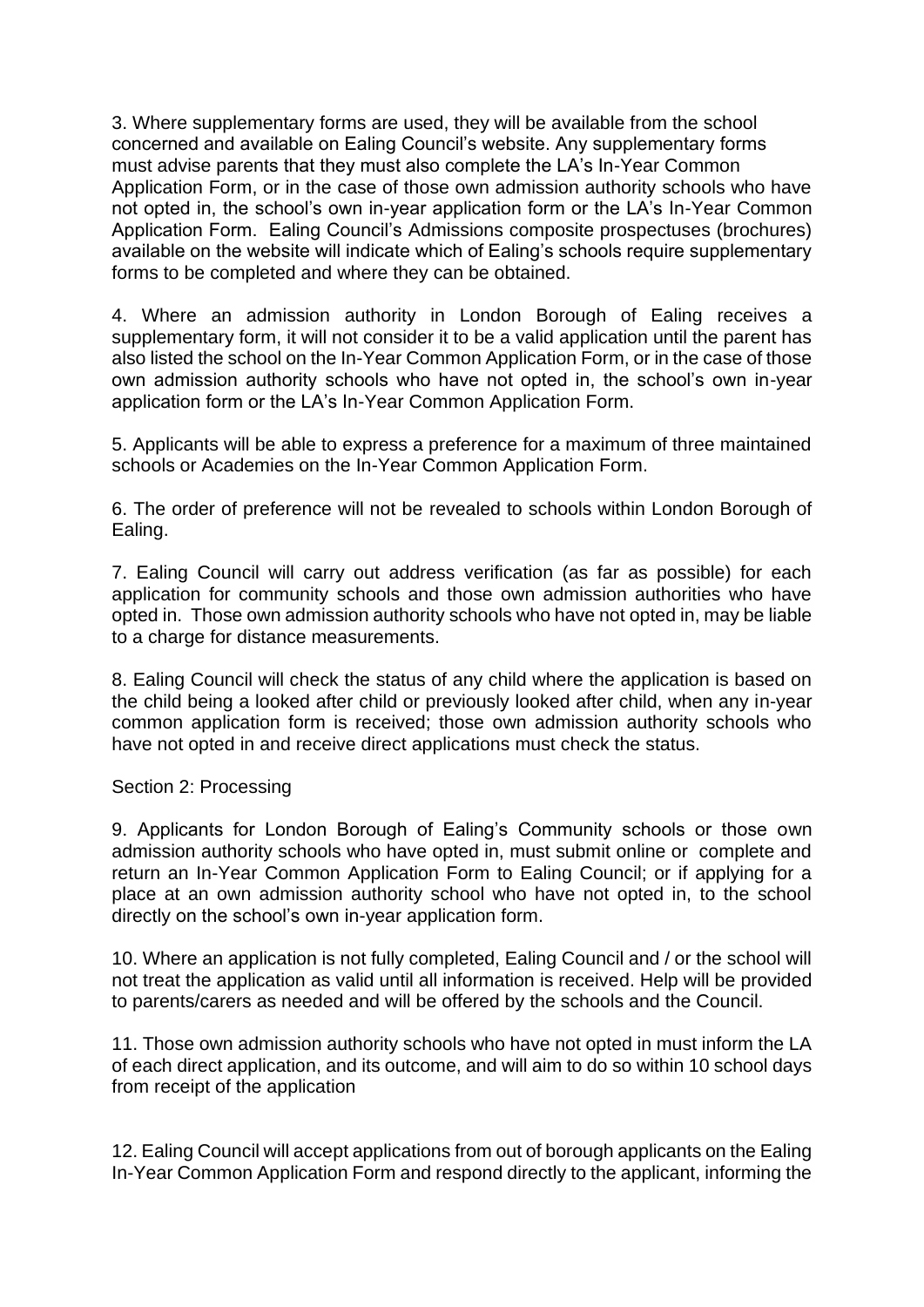home Local Authority of each application and its outcome and will aim to do so within 10 school days from receipt of the application.

13. Each school within London Borough of Ealing will update the Local Authority with the numbers on roll and vacancies in each of its year groups weekly during term time.

Section 3: Offers

14. Where a child is eligible for a place at only one of the preference schools that school will be allocated to the child.

15. Where a child is eligible for a place at two or more of the nominated schools, the child will be allocated a place at the highest ranked preference available.

16. Where an unplaced Ealing resident child is not eligible for a place at any of the nominated schools, the child will be allocated a place at the nearest Ealing school or Academy with a vacancy.

17. Where no offer is possible for an applicant who has applied for community schools or to own admission authority schools who have opted in, a letter will be sent by Ealing Council to the applicant explaining the reasons for the refusal of admission where this applies, and of their right of appeal and how to access the appeal procedure.

18*.* Where no offer is possible for an applicant to any own admission authority schools who have not opted in, a letter will be sent by that school to the applicant explaining the reasons for the refusal of admission where this applies, and of their right of appeal and how to access the appeal procedure.

19. All schools will require proof of date of birth for each pupil applying for school place in order to satisfy themselves that the date of birth is correct, and where necessary, likewise require proof of address prior to placing the child on roll.

Section 4: Post-offer

20. Ealing Council and those own admission authority schools who have not opted in where a direct offer has been made, will request that parents accept or decline the offer of a place within 10 days.

21. Ealing Council and those own admission authority schools who have not opted in where a direct offer has been made will make every reasonable effort to contact the parent to find out whether or not they wish to accept the place. Only where the parent fails to respond and Ealing Council and those own admission authority schools who have not opted in where a direct offer has been made, can demonstrate that every reasonable effort has been made to contact the parent, will the offer of a place be withdrawn on behalf of the admission authority. Where the whereabouts and school place of a child resident at the time of application cannot be established, the admission authority will refer to the Children Missing Education lead.